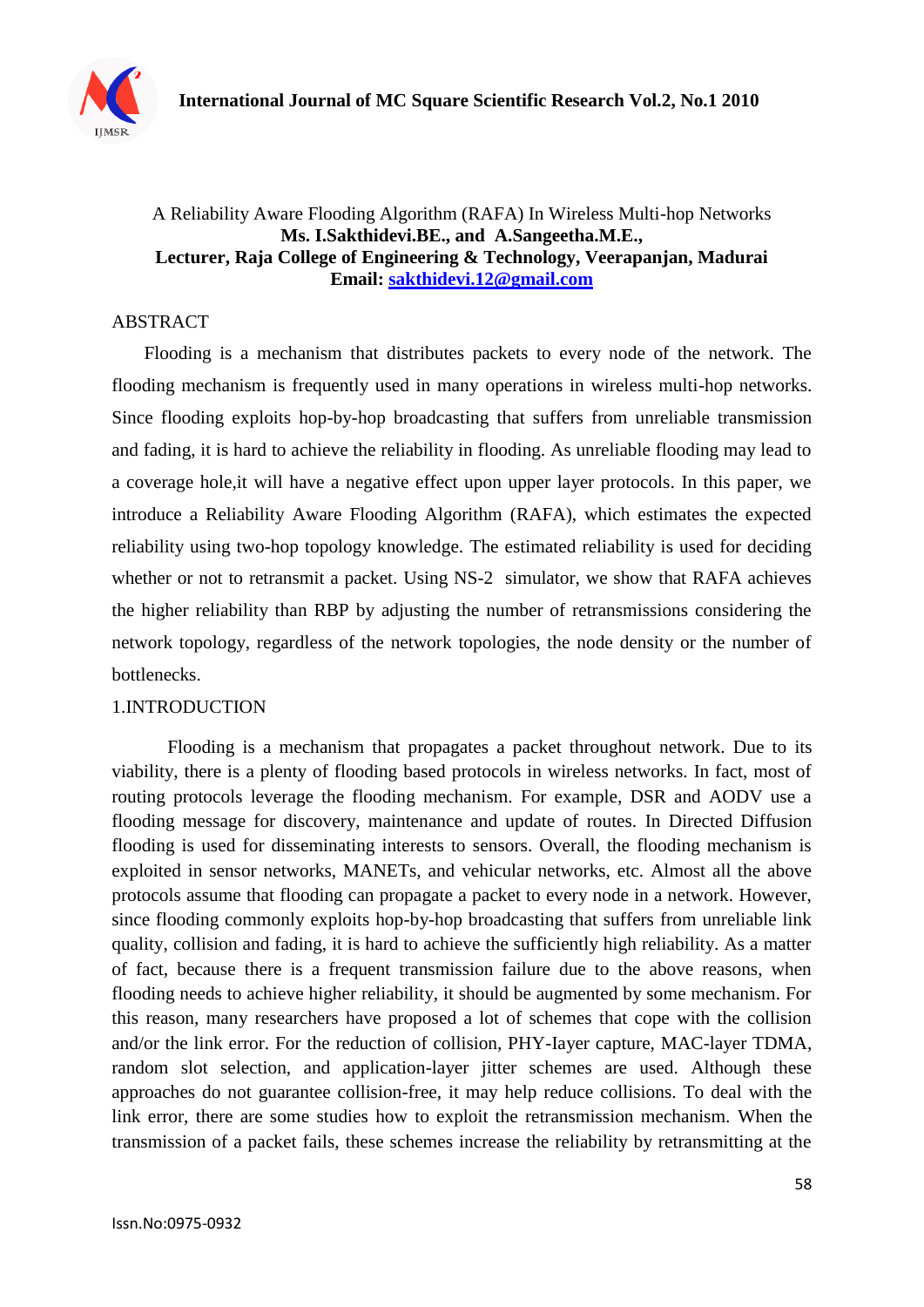

MAC, network, or application layer. This retransmission mechanism leverages ACKs to figure out whether the transmission of the packet is successful or not. There are two kinds of ACKs, Le., *explicit* and *implicit* ACKs as Shown in Fig 1.



Fig 1. Bottleneck Link

An *explicit* ACK refers to an ACK packet transmitted by a receiver to confirm the success of transmission, *directly.* While An *implicit* ACK happens as follows. When node A sends a data packet to node B, and overhears B's forwarding the packet to another node. In this way, A confirms that the packet is successfully received by B. The cost of a flooding scheme highly depends on how to combine these two kinds of ACKs, which will be detailed later. To the best of our knowledge, RBP is a state-of-the-art protocol on the retransmission based flooding mechanism. RBP improves the reliability of flooding using the knowledge about the node density and bottleneck link. A node's retransmission policy is to retransmit the packet only if the ratio of the received ACKs from its neighbors is less than a certain threshold. This threshold is adjusted by the neighborhood density and whether the link with its neighbor is bottleneck or not bottleneck link. The bottleneck link represents the link which uniquely connects two nodes each other and may largely affect the reliability of the network. RBP assumes that the nodes in the network are deployed uniformly and it considers only one source of packets to flood. We propose a Reliability Aware Flooding Algorithm (RAFA), which guarantees the required reliability of flooding. The remainder of this paper is organized as follows. We first state some preliminaries and motivations. After that, we describe RAFA in Section III. In Section IV, we show the performance evaluation. Finally, we conclude our work and discuss the future directions.

#### *2.* **Connectivity between neighbors**

RBP improves the reliability of flooding, by using the retransmission mechanism. The retransmission policy of RBP is to perform retransmissions only if the received ACK ratio is less than a certain threshold. The ACK ratio is the of the received ACKs to the number of neighbor nodes. This threshold of each node is determined by the neighborhood density. That is, when the neighborhood density is low, RBP sets the threshold high and when the neighborhood density is high, it sets the threshold low. The intuition behind the above adaptive threshold is that the higher the density of neighborhood becomes, the higher reliability will flooding achieve.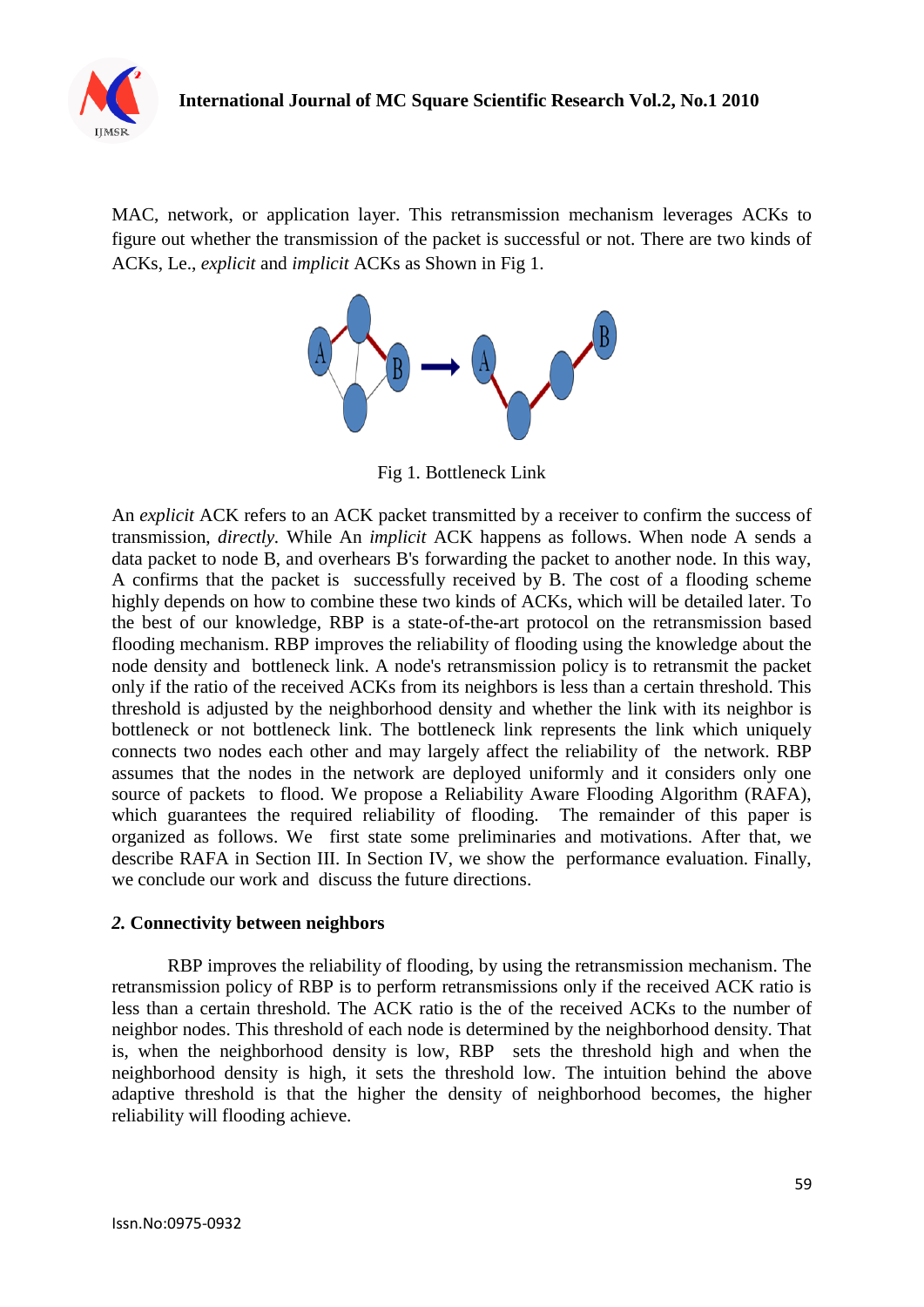



Fig 2.Retransmission in Multihop wireless network

See Fig. 2 for an illustration of the RBP retransmission policy. The retransmission threshold of node A, whose neighbor number is 3, is 66% while that of node B, whose neighbor number is 5, is 50%. By adjusting the retransmission threshold according to the number of neighbors, RBP reduces the number of unnecessary etransmissions without having a negative effect on the reliability. As stated above, the intuition behind RBP is that the reliability of the flooding is proportional to the number of neighbors. This intuition seems reasonable but, unless nodes are uniformly distributed, the number of neighbors cannot directly indicate the reliability of flooding. For example, in Fig. 2, nodes A and B have the same number of neighbors, four. However, the reliability of flooding on each topology is not same at all. The reliability of the right topology is much higher than that of the left one because neighbors of B are neighbors of one another. On the other hand, neighbors of A have no neighbors except A. In other words, reliability is also affected by connectivity between neighbors as well as the number of neighbors. In RBP, the retransmission threshold of A and B will be same which leads to either perform unnecessary retransmissions or decrease the reliability.

## **3.. Bottleneck link effect**

Another issue is the effect of bottleneck links. In Fig.1.there is a bottleneck link, i.e., the link between A and B. Success of transmission on that link largely affects the reliability of the network-wide flooding because all of six nodes located on the right side of node B cannot receive the flooding packet if the transmission from A to B fails. The problem is that the bottleneck link may exist irrespective of the number of neighbors. When we consider the number of neighbors only, the bottleneck link may not be detected. Therefore, if the number of neighbors is considered in the retransmission policy (like RBP), the reliability of flooding may be severely poor. The authors of RBP were aware of the importance of the bottleneck link with respect to the reliability of the flooding. So, they proposed a simple mechanism that finds out the bottleneck link. The proposed mechanism is to make every node record the first sender of the flooding packet. If most of flooding packets arriving first are sent by a particular node, then the link from the node is regarded as the bottleneck link. The effectiveness of this mechanism is affected by the distribution of source nodes of the flooding packets. If there is only one source node or source nodes are gathered together, this mechanism will work well. On the other hand, if source nodes are distributed uniformly, the above mechanism will not be effective in detecting the bottleneck link. This is the severe constraint because any node in the network may be the source of the flooding in many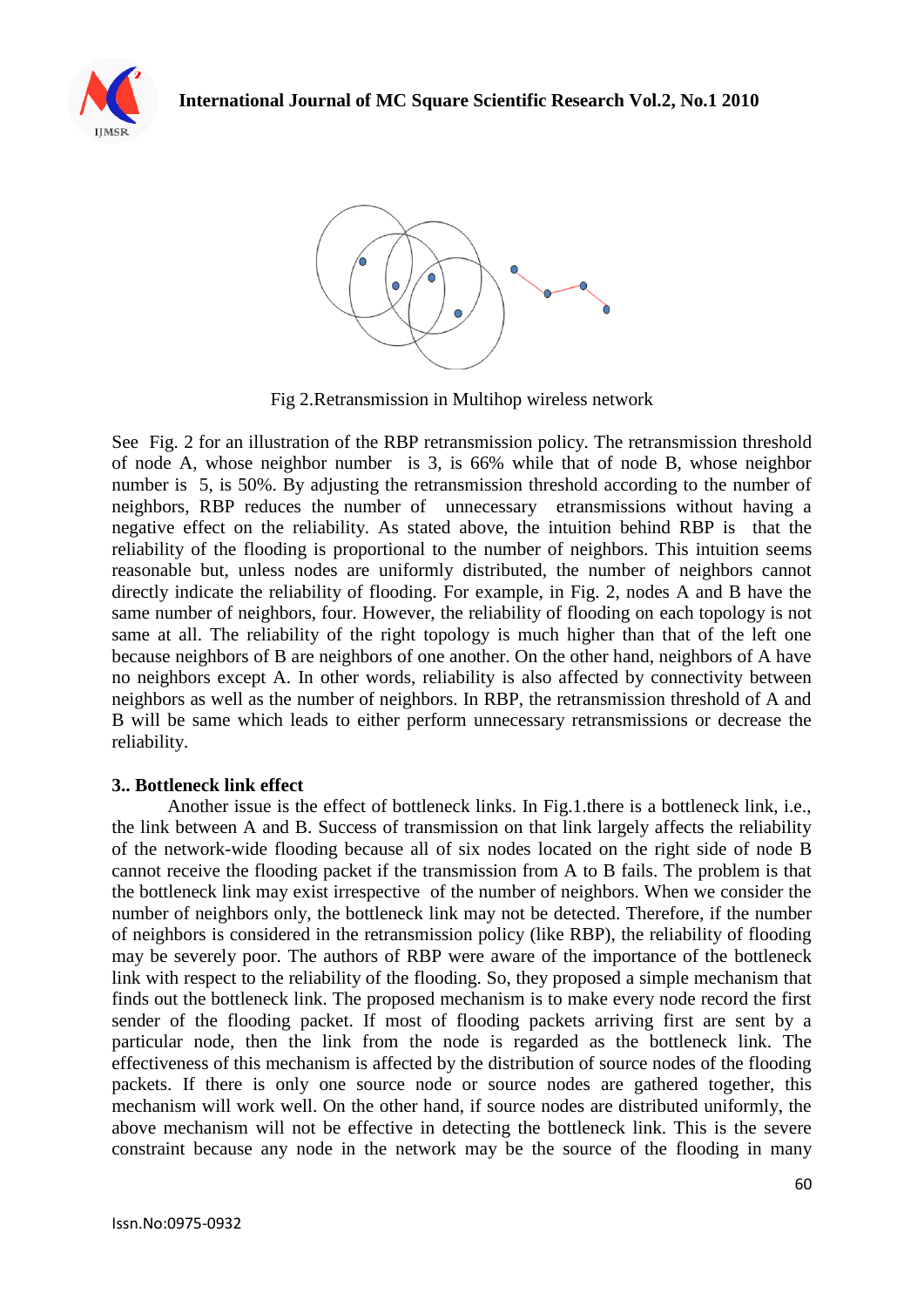

protocols such as AODV, DSR, etc. Motivated by the above observations, we propose a Reliability Aware Flooding Algorithm, dubbed RAFA, that reflects the network topology better than RBP. Furthermore RAFA estimates the expected reliability using two-hop topology knowledge. Estimated reliability is used for deciding whether or not to retransmit a packet. The details of RAFA is described in the next section.

# **4 ALGORITHM DESCRIPTION**

In RAFA, both kinds of ACKs are used to enhance reliability.To reduce the number of ACK transmissions, RAFA first exploits *implicit* ACK (like RBP). When the sender learns that a certain neighbor rebroadcasts the flooding packet by overhearing, the sender concludes that the neighbor has received the flodding packet sccessfully. At the receiver side, the receiver sends back the ACK packet only when receives a duplicate flooding packet from the same sender, *explicitly.* In addition to ACK scheme, RAFA adopts a retransmission echanism for reliability. In RAFA, whether or not to retransmit a packet is decided by an *expected reliability,* which is a probability that neighbors that do not send ACK (we call them unconfirmed neighbors) receive the packet by other nodes' flooding. Since a receiver rebroadcasts the packet, unconfirmed neighbors may receive the lost packet on another path, even though the sender does not retransmit the packet. RAFA employs an algorithm that estimates the *expected reliability. A. Basic Algorithm* The *expected reliability* is determined by the network topology and link quality. To calculate the *expected reliability* more exactly in a distributed fashion, total network topology and qualities of all of the links in the network must be known to all the nodes. However, in wireless multi-hop networks, RAFA, nodes calculate the approximate values of the *expected reliability.* The *expected reliability* is estimated in a distributed fashion using the knowledge of the two-hop topology and the quality of all of the links on the two-hop topology. Every node knows this information by exchanging its own neighbor list with its neighbors' lists. Algorithm for calculating expected reliability

#### **Receive the flooding packet**

- **ERi** = calculate  $ER(i, in)$
- calculateER(node i, S)
- **if node i's reception is acknowledged then**
- **return 1**
- **else**
- $\blacksquare$  fp = 1
- **for all a E (NLi - S) do**
- **f**  $\mathbf{f} \cdot \mathbf{f} = (1 \mathbf{L} \cdot \mathbf{A} \cdot \mathbf{A}) \cdot \mathbf{A} \cdot \mathbf{A} \cdot \mathbf{A} \cdot \mathbf{A} \cdot \mathbf{A} \cdot \mathbf{B} \cdot \mathbf{B} \cdot \mathbf{B} \cdot \mathbf{A} \cdot \mathbf{B} \cdot \mathbf{B} \cdot \mathbf{B} \cdot \mathbf{B} \cdot \mathbf{B} \cdot \mathbf{B} \cdot \mathbf{B} \cdot \mathbf{B} \cdot \mathbf{B} \cdot \mathbf{B} \cdot \mathbf{B} \cdot \mathbf{B} \cdot \mathbf{B}$
- end for
- return (l-fr)

#### **end if**

the *expected reliability* for a particular neighbor node i is estimated by node *n* as shown.Node *n* is the one that is running this algorithm, and the set *S*whose initial value is *{n}* contains all the nodes that will be excluded in relaying the flooding packet to node i. The *calculateER*  function returns 1 if node i's reception is acknowledged (line 5). Otherwise, the return value is calculated by calling *calculateER* for node i's each neighbor recursively. Since the *expected*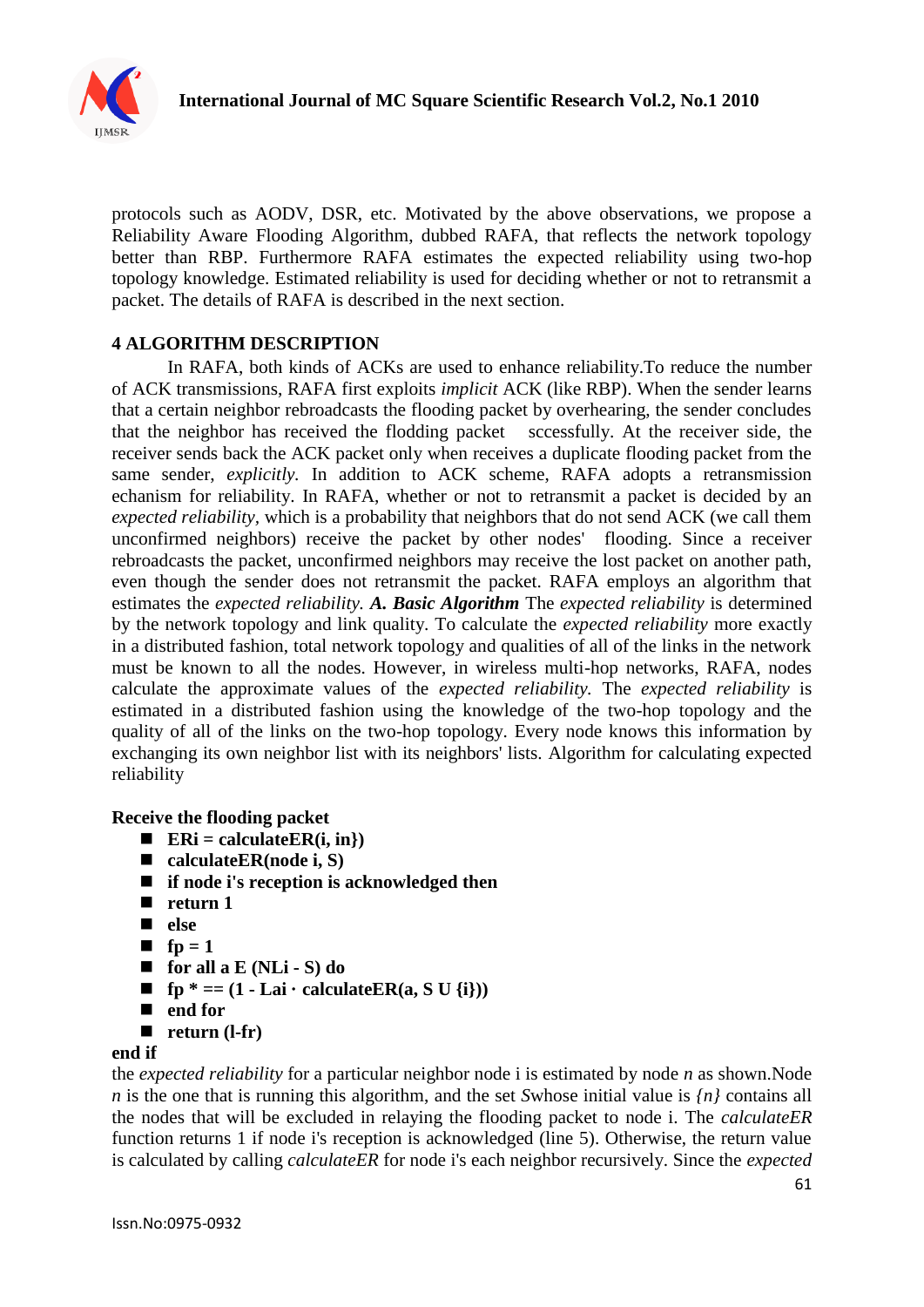

*reliability* of node *i* is equal to the probability that at least one of node *i*'s neighbors delivers the flooding packet to node i, it can be calculated as follows.

*ERi* == 1 - II (1 - *Lai* . *ERa) -------------------*(1)

This algorithm is the basis for the retransmission policy. In RAFA, the retransmission is triggered when the minimum of all the unconfirmed neighbors' *expected reliability* is less than the target reliability.

Alg 2 shows the Retransmission algorithm

- ERmin  $== 1$
- for all unconfirmed neighbor u do
- E Ru = calculate  $ER(u, \{n\})$
- $\blacksquare$  if ERmin> ERu then
- $\blacksquare$  ERmin == ERu
- $\blacksquare$  end if
- **n** end for
- $\blacksquare$  if ERmin < TR then
- Retransmit the packet.
- $\blacksquare$  end if

Where  $ERmin = Minimum expected reliability$ 

 $T R = Target reliability$ 

In the above algorithm, the target reliability, *T R,* can be less than the required reliability by applications. For example, if .99 reliability is required, *T R* can be set to a certain value less than .99. Since the *expected reliability* is estimated by using only the two-hop topology information, RAFA's *actual reliability* will be higher than the *T R.* This difference generally increases as the node density becomes higher due to the availability of more alternate paths which are not included in the twohop topology. Therefore, for the same required probability, we can decrease the *T R* as the node density increases. The analytic study on the relation between the *T R* and the required reliability is our future work.

## **5. Simplified Algorithm**

The proposed retransmission algorithm is relatively simple but its computational cost can be very high with high node density. In order to alleviate this problem, we simplify the proposed retransmission algorithm. In the basic retransmission algorithm (Alg. 2), the sender of a flooding packet estimates the *expected reliability* for all the unconfirmed neighbors because the sender needs to know the minimum of the *expected reliability* of unconfirmed neighbors for retransmission decision. We streamline this part by inferring the minimum of *expected reliability* without calculations for all of the unconfirmed neighbors. The idea is to use the number of confirmed common neighbors to reduce the computation overhead of estimating the reliability. The confirmed common neighbors for an unconfirmed neighbor *u*  are nodes whose receiving the packet is acknowledged and are common neighbors of both nodes *n* and *u.* We denote the number of confirmed common neighbors by *NC,* and *NC* for a certain neighbor *u* by *NCu .* We consider that *NCu* is roughly proportional to the *expected reliability* of *u.* Thus, the minimum of the *expected reliability* is approximated by the *expected reliability* of a neighbor whose *N* C is the minimum.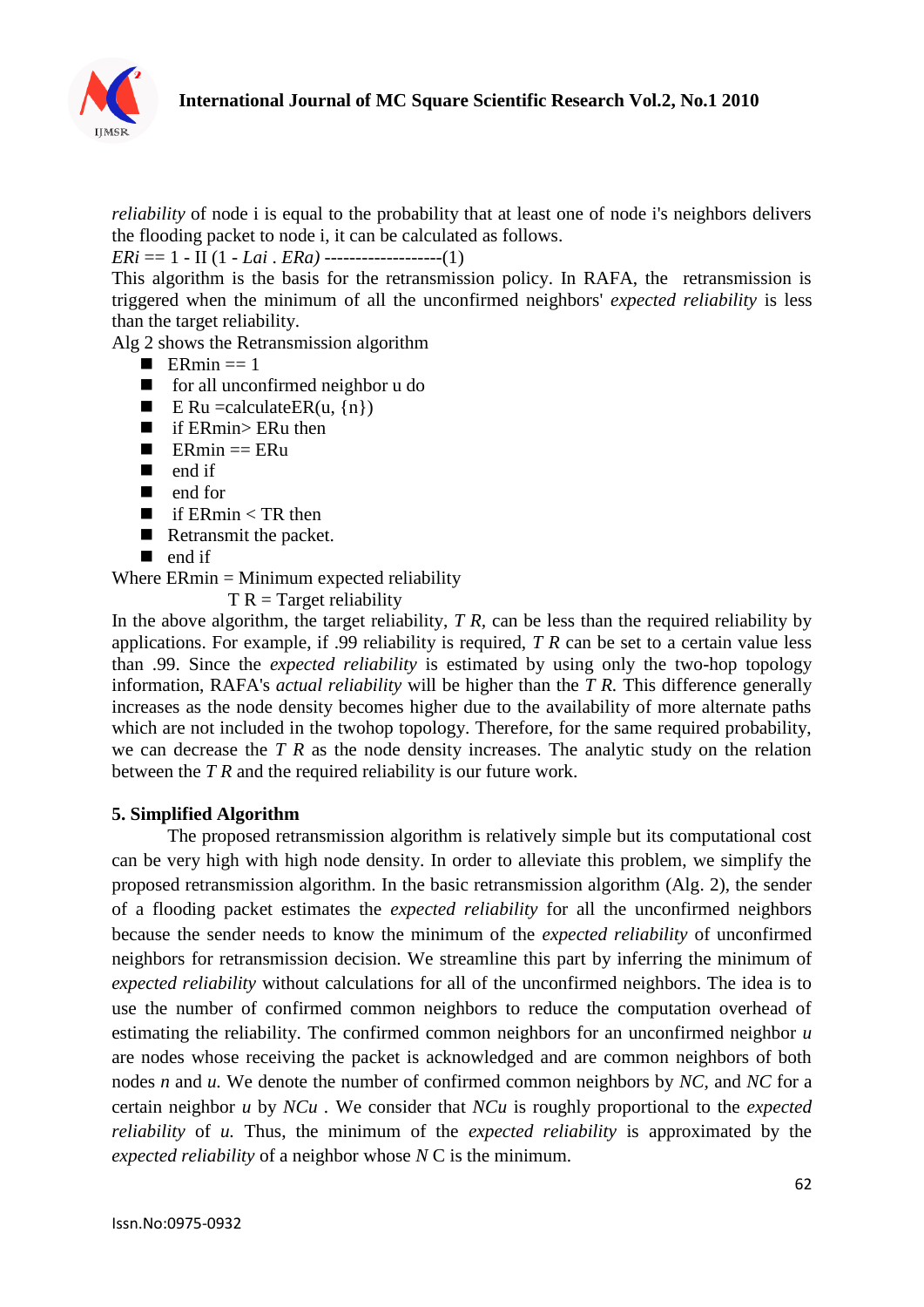

Alg. 3 shows the modified retransmission algorithm. We denote this modified version by RAFA-NC.

- NCmin  $=$  number of neighbors of the sender  $+1$
- for all unconfirmed neighbor u do
- $\blacksquare$  if NCmin > NCu then
- $\blacksquare$  NCmin == NCu
- $NNC == U$
- $\blacksquare$  end if
- **n** end for
- if calculateER(NNc,  $\{n\}$ ) < TR then
- Retransmit the packet.
- $\blacksquare$  end if
- Where  $NCi$  = Number of confirmed neighbors among the common neighbors of nodes n and I

NCmin =Minimum of NCi for every neighbor i

NNC = Identifier of a node who has NCmin

the computational cost is significantly reduced. Note that the computational cost of deriving *NCs* is much lower than than of estimating the *expected reliability.*

## **6.SIMULATION RESULTS &ANALYSIS**

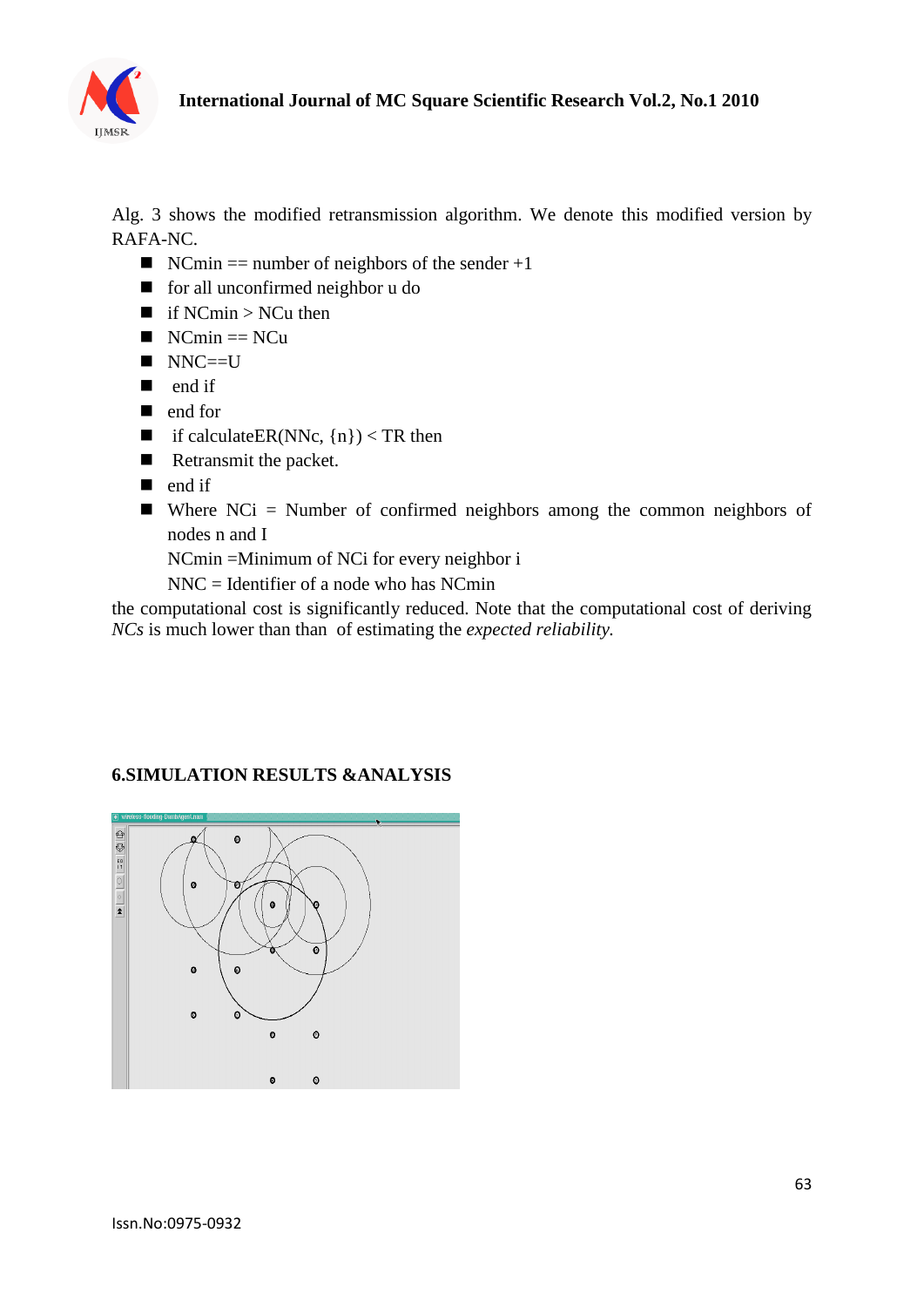



Fig 6. Simulation Result

shows the *RCM* of RAFA, RAFA-NC and RBP with respect to the number of nodes. *RCM* of RBP is higher than that ofRAFA by about 28% when there are 10 nodes, while the difference of *RCM* between RBP and RAFA is reduced when the network becomes dense. The *RCM* of RBP is decreased by about 32% as the number of nodes becomes from 10 to 30. This result indicates that the performance of RBP is more affected by the node density than RAFA. RBP achieves higher performance in the dense network than in the sparse network. As the node density becomes higher, it is more likely that nodes are uniformly distributed. RBP performs best where nodes are uniformly. This is why the performance of RBP increases as the number of node increases. In case of RAFA, the node density affects the performance less than RBP. Although there is a little decrease of *RCM* in RAFA, in Fig. 6, as the number of nodes increases, it is due to the increase of chances receiving the lost packet through other paths without retransmissions.

## **IV. CONCLUSION**

In this paper, we present Reliability Aware Flooding Algorithm (RAFA) in wireless multi-hop networks. It decides whether to retransmit the flooding packet by estimating the expected reliability with only two-hop neighbor information. To reduce the computational overhead of estimating the reliability, we also devise a simplified version, RAFA-NC, which takes into account the number of confirmed common neighbor for each unconfirmed neighbor. With extensive simulations using NS-2 , we validated RAFA, achieves the higher reliability than RBP by adjusting the number of retransmissions considering the network topology, regardless of the network topologies, the node density or the number of bottlenecks.

#### **References:**